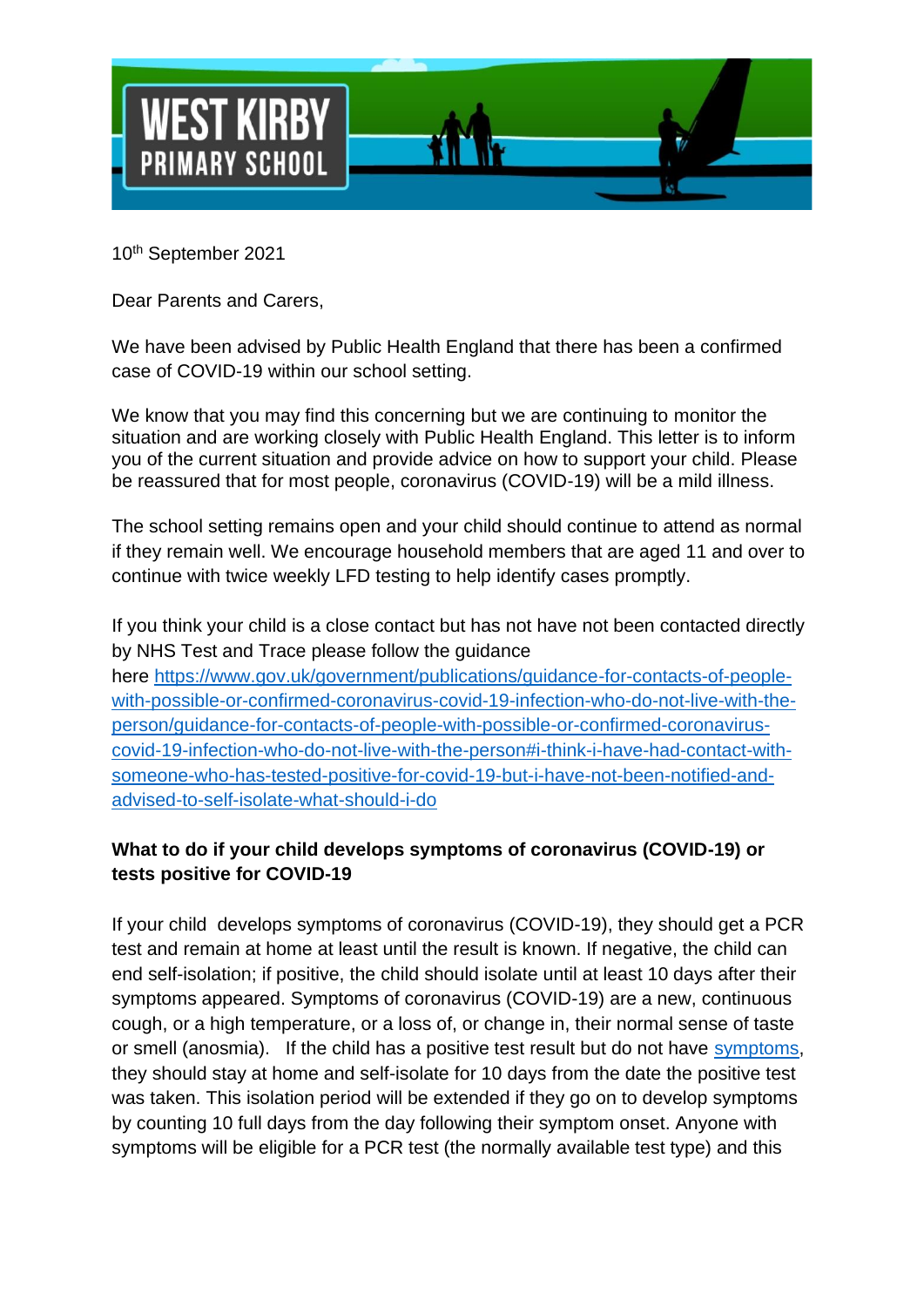can be arranged via [Get a free PCR test to check if you have coronavirus \(COVID-](https://www.gov.uk/get-coronavirus-test)19) - [GOV.UK \(www.gov.uk\)](https://www.gov.uk/get-coronavirus-test) or by calling 119.

### **Instructions for people who live in the same household as someone with COVID-19 (tested positive or symptomatic awaiting a test result)**

From 16 August, [you will not be required to self-isolate if you are a contact of](https://www.gov.uk/government/publications/covid-19-stay-at-home-guidance/stay-at-home-guidance-for-households-with-possible-coronavirus-covid-19-infection#exempt)  [someone who has tested positive for COVID-19](https://www.gov.uk/government/publications/covid-19-stay-at-home-guidance/stay-at-home-guidance-for-households-with-possible-coronavirus-covid-19-infection#exempt) and any of the following apply:

- you are fully vaccinated
- you are below the age of 18 years 6 months
- you have taken part in or are currently part of an approved COVID-19 vaccine trial
- you are not able to get vaccinated for medical reasons

Fully vaccinated means that you have been vaccinated with an MHRA approved COVID-19 vaccine in the UK, and at least 14 days have passed since you received the recommended doses of that vaccine.

NHS Test and Trace will contact you to let you know that you have been identified as a contact and check whether you are legally required to self-isolate. If you are not legally required to self-isolate, you will be provided with advice on testing and given guidance on preventing the spread of COVID-19. Even if you do not have symptoms, [you will be advised to have a](https://www.gov.uk/government/publications/covid-19-stay-at-home-guidance/stay-at-home-guidance-for-households-with-possible-coronavirus-covid-19-infection#PCR) PCR test as soon as possible.

**Any member of the household who is aged 18 years and 6 months or over and has only received one dose of COVID-19 vaccine or has not received any dose of the COVID-19 vaccination will still be required to self-isolate as household contact of a someone with COVID-19 symptoms awaiting testing and someone who has tested positive for COVID-19.** Please read the [stay at home guidance](https://www.gov.uk/government/publications/covid-19-stay-at-home-guidance) which provides information on this.

Household members who are not exempt from isolation as close contacts should not go to work, school/college/childcare/education setting or public areas, and exercise should be taken within the home. If you require help with buying groceries, other shopping or picking up medication, or walking a dog, you should ask friends or family. Alternatively, you can order your shopping online and medication by phone or online. Household members staying at home for 10 days will greatly reduce the overall amount of infection the household could pass on to others in the community.

You could be fined if you do not self-isolate following a notification by NHS Test and Trace. You may be entitled to a one-off payment of £500 through the [NHS Test and](https://www.gov.uk/government/publications/test-and-trace-support-payment-scheme-claiming-financial-support/claiming-financial-support-under-the-test-and-trace-support-payment-scheme)  [Trace Support Payment scheme](https://www.gov.uk/government/publications/test-and-trace-support-payment-scheme-claiming-financial-support/claiming-financial-support-under-the-test-and-trace-support-payment-scheme) if you are required to stay at home and self-isolate or you are the parent or guardian of a child who has been told to self-isolate.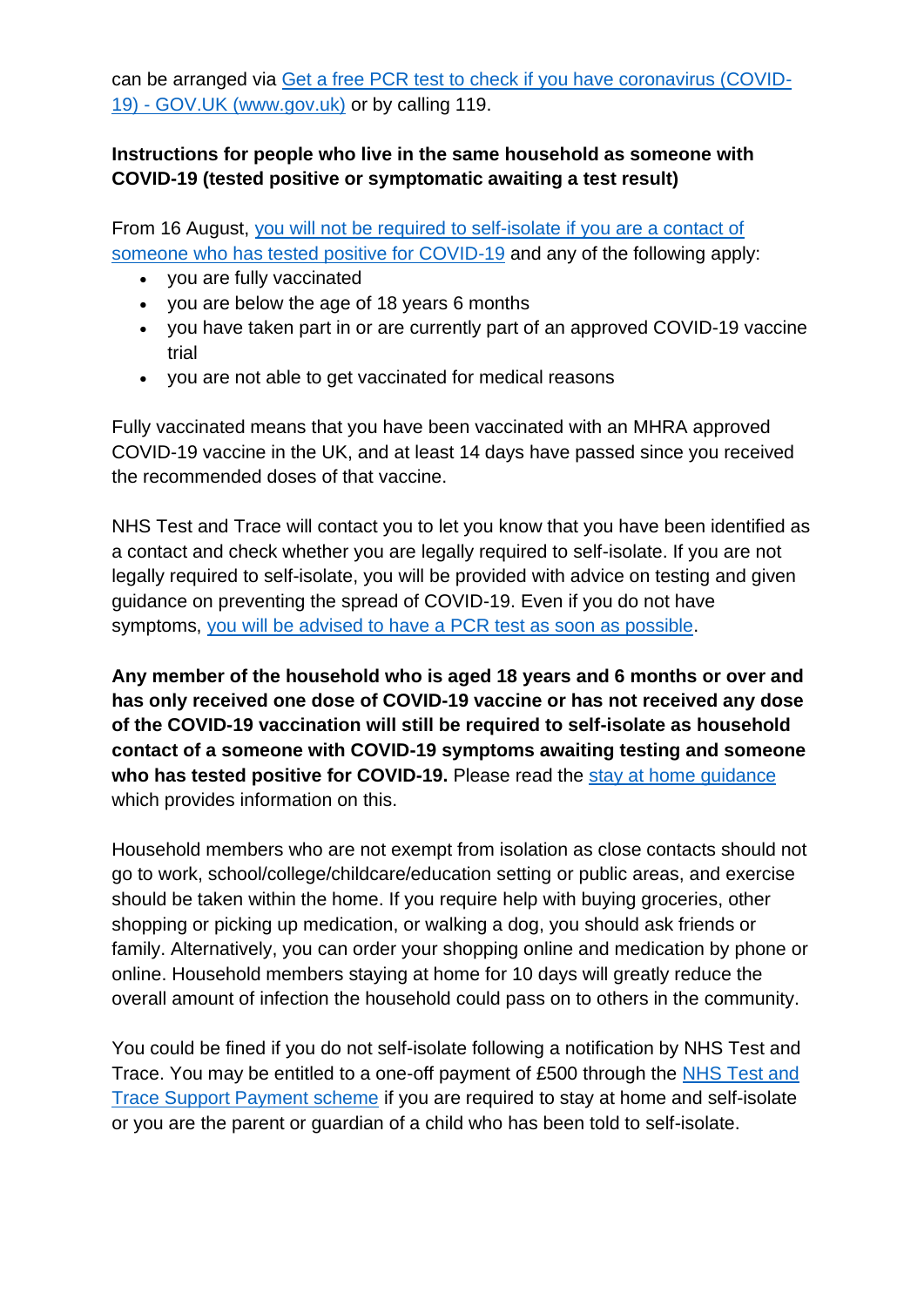Those who are [clinically extremely vulnerable](https://www.gov.uk/government/publications/guidance-on-shielding-and-protecting-extremely-vulnerable-persons-from-covid-19/guidance-on-shielding-and-protecting-extremely-vulnerable-persons-from-covid-19) should be supported to minimise their contact with other people in the household during this period, regardless of whether others have symptoms or not.

# **Instructions for household contacts who are not required to self-isolate from 16 August**

Even if you are vaccinated, you can still be infected with COVID-19 and pass it on to others. If you are identified as a contact of someone with COVID-19 but you are not required to self-isolate, you can help protect others by following the [guidance on how](https://www.gov.uk/guidance/covid-19-coronavirus-restrictions-what-you-can-and-cannot-do#keeping-yourself-and-others-safe)  [to stay safe and help prevent the spread.](https://www.gov.uk/guidance/covid-19-coronavirus-restrictions-what-you-can-and-cannot-do#keeping-yourself-and-others-safe) As well as getting a PCR test, you may also consider:

- limiting close contact with other people outside your household, especially in enclosed spaces
- wearing a face covering for those aged 11 and over in crowded places such as school/college/public transport
- limiting contact with anyone who is clinically extremely vulnerable
- taking part in [regular](https://www.gov.uk/order-coronavirus-rapid-lateral-flow-tests) LFD testing

You should follow this advice while the person in your household with COVID-19 is self-isolating.

If you are a health or social care worker or a student undertaking a work placement who has been identified as a household contact and are exempt from self-isolation, there is [additional guidance available](https://www.gov.uk/government/publications/covid-19-management-of-exposed-healthcare-workers-and-patients-in-hospital-settings/covid-19-management-of-exposed-healthcare-workers-and-patients-in-hospital-settings) that you should follow to reduce the risk of spread of COVID-19 in these settings.

If you develop [symptoms](https://www.gov.uk/government/publications/covid-19-stay-at-home-guidance/stay-at-home-guidance-for-households-with-possible-coronavirus-covid-19-infection#symptoms) at any time, even if these are mild, self-isolate immediately, [arrange to have a COVID-19](https://www.gov.uk/get-coronavirus-test) PCR test and follow the [guidance for](https://www.gov.uk/government/publications/covid-19-stay-at-home-guidance/stay-at-home-guidance-for-households-with-possible-coronavirus-covid-19-infection#SymptomsPositiveTest)  [people with COVID-19 symptoms.](https://www.gov.uk/government/publications/covid-19-stay-at-home-guidance/stay-at-home-guidance-for-households-with-possible-coronavirus-covid-19-infection#SymptomsPositiveTest)

# **For most people, coronavirus (COVID-19) will be a mild illness.**

If your child does develop symptoms, you can seek advice from the nhs.uk website at [https://www.nhs.uk/conditions/coronavirus-covid-19/check-if-you-have](https://www.nhs.uk/conditions/coronavirus-covid-19/check-if-you-have-coronavirus-symptoms/)[coronavirus-symptoms/.](https://www.nhs.uk/conditions/coronavirus-covid-19/check-if-you-have-coronavirus-symptoms/) If you are concerned about your child's symptoms, or they are worsening you can seek advice from NHS 111 at<https://111.nhs.uk/> or by phoning 111.

# **How to stop coronavirus (COVID-19) spreading**

There are things you can do to help reduce the risk of you and anyone you live with getting ill with coronavirus (COVID-19):